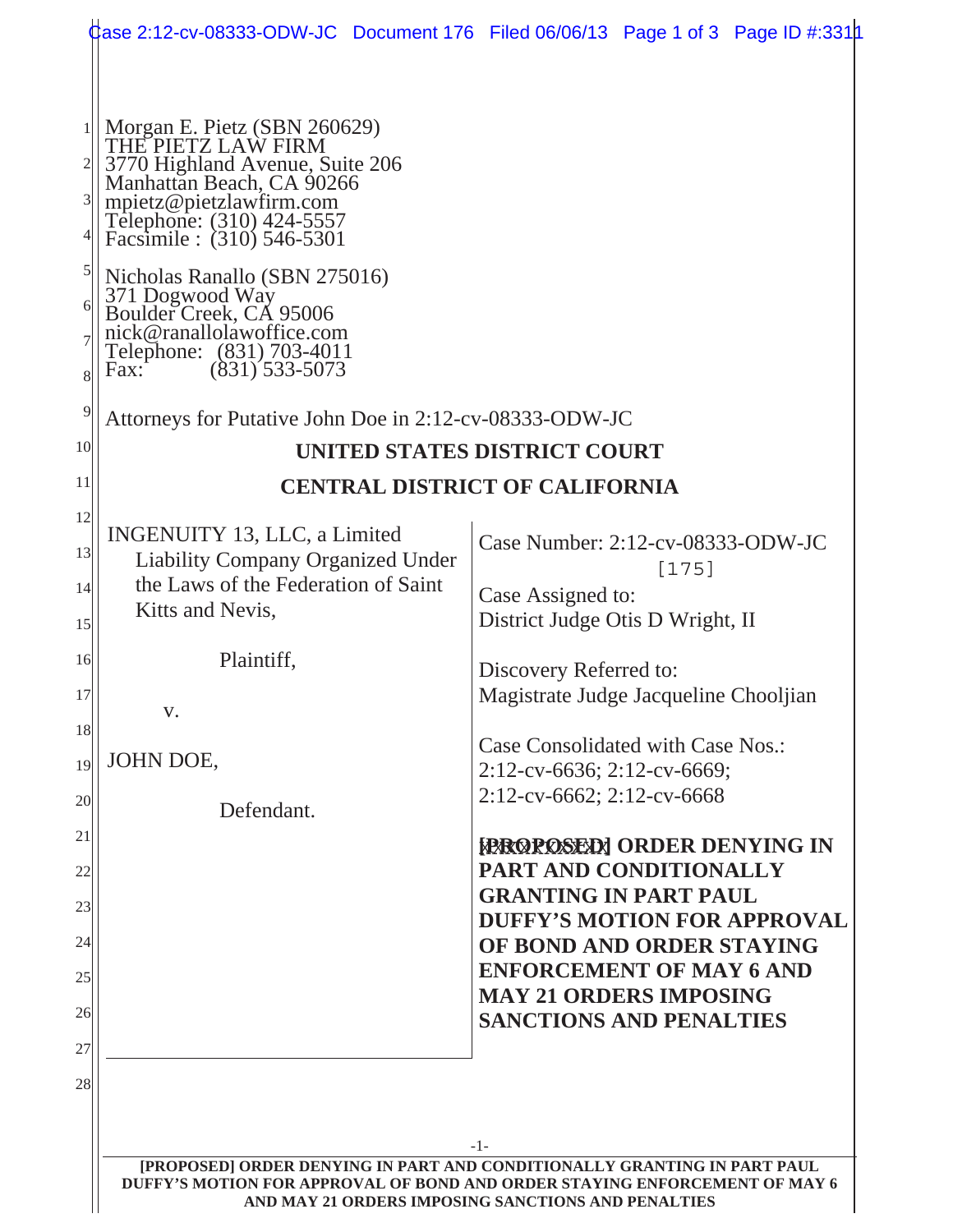2 3 4 5 The Court has duly considered Paul Duffy's Motion for Approval of Bond and Order Staying Enforcement of May 6 and May 21 Orders Imposing Sanctions and Penalties ("Bond Motion") manually-filed May 23, 2013 (ECF No. 170), and the response thereto filed by the putative John Doe in 12-cv-8333 and his counsel and hereby ORDERS as follows:

1

6

7

8

9

10

11

12

13

14

15

16

17

18

19

20

21

22

23

24

25

26

27

28

- (1) The bond already posted with the Court is conditionally approved as security for this Court's Sanctions Order (ECF No. 130) subject to the following conditions, each of which shall be deemed a part of the bond itself:
	- a. The bond shall be payable to and enforceable by "John Doe or The Pietz Law Firm"
	- b. The bond is made joint and several and may be executed upon if *any* of the parties to the bond fails to reverse the monetary portion of this Court's Sanctions Order (ECF No. 130) on appeal as to him or it. In other words, if the fee award survives as against any party, the bond may be executed upon even if other parties prevail on appeal.
	- c. The Prenda parties, as well as the surety, are estopped from arguing in any Court other than this one that execution on the bond should be stayed, avoided or otherwise forestalled. This expressly includes an attempt to circumvent execution of the bond through bankruptcy proceedings. The only valid reason to prohibit executing on the instant bond (as amended) should be if all of the Prenda parties prevail on the monetary portion of all of their appeals, as determined by this Court.

d. The surety, and each Prenda party relying upon the bond for security shall execute and acknowledgment recognizing the validity of these conditions. Any party who fails to execute and file such an

-2-